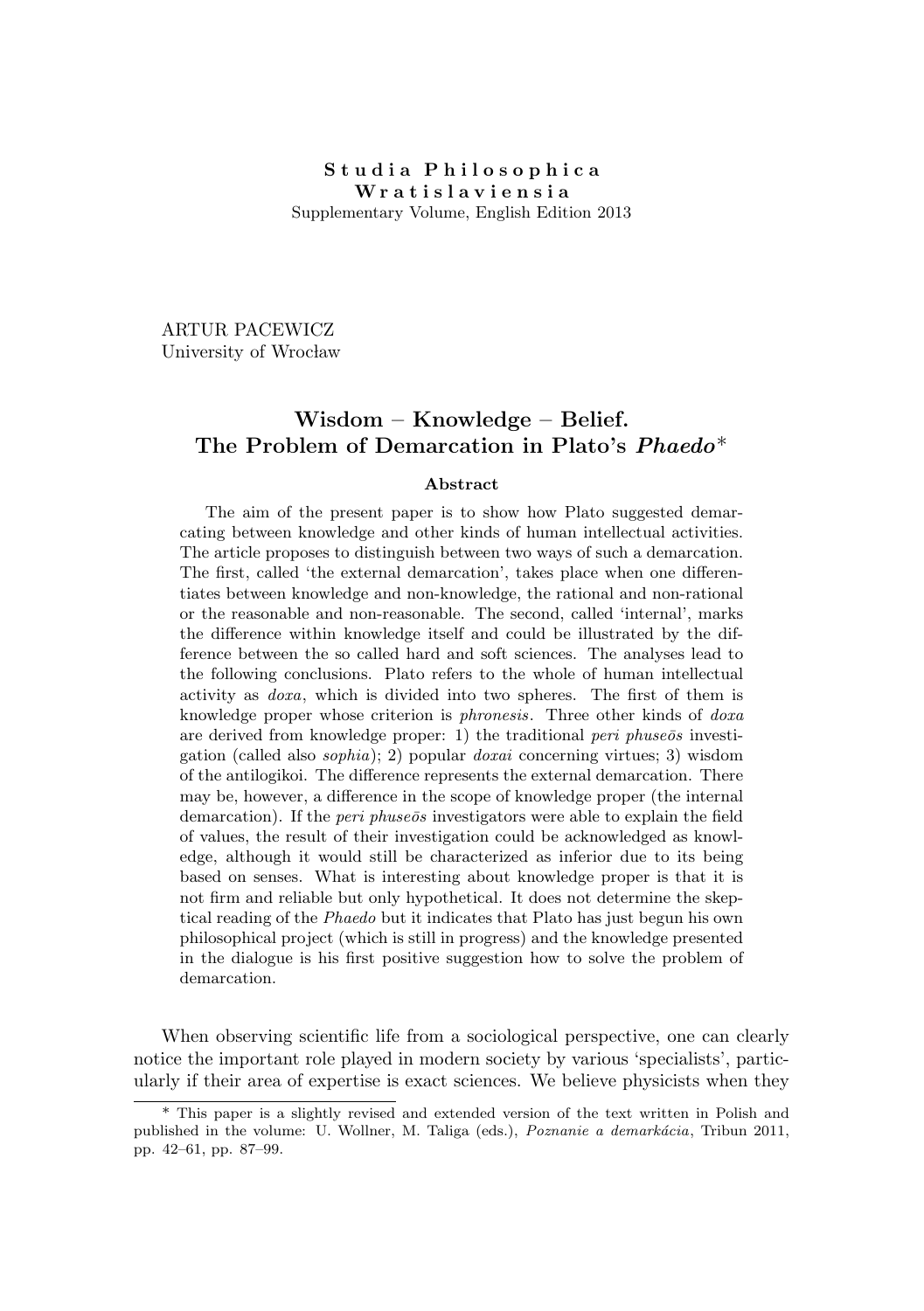claim that the universe came into being billions of years ago. It seems rational to assume that the Earth came into existence and initially was devoid of any life, which then appeared and evolved in such a way that it led to the emergence of homo sapiens. But it appears also irrational that man was created by God, that UFOs exist or that the fate of humans is written in the stars. The above examples indicate the first aspect of demarcation that I would like to discuss. I will refer to it as 'external demarcation'. This seems to be the most frequently represented aspect in modern epistemological reflection, as part of which a criterion is sought for differentiating science from that which is not science, and which can be contained in weak convictions or in irrational faith (both these areas may be contained in the concept of metaphysics, broadly understood<sup>1</sup>). Scientists tell us that there is no scientific proof for the existence of God or UFOs, or a scientific confirmation of the verifiability of claims made by astrologers. When seeking a criterion that, as mentioned above, would have a nature of external demarcation, one desires to designate the area of scientific cognition and to separate it from other, 'non-scientific' domains. This obviously translates into the need to formulate an appropriate concept (conditions) of scientific knowledge, which concept becomes in fact the very scientific criterion.

The other demarcation aspect I will call 'internal' and this might also be regarded as a weaker form of the previous aspect. It presupposes that there exists a group of convictions that, with a certain degree of probability, most people regard as science, and the problem of demarcation arises precisely in this area. An example of this type of differentiation is the criticism of psychology by psychiatry or the criticism of representatives of arts by representatives of exact sciences. In the first case (external demarcation), it is about the differentiation between science and non-science, between that which is rational and irrational (reasonable and unreasonable<sup>2</sup> ), in the other case, it is rather about the dispute about the form of that which is scientific (science – pseudoscience or better – worse science), in which for instance attention is paid to accuracy or the method of investigation (deduction-induction) as criteria for hierarchization (hard science – soft science).

One may ask the question, however, whether such a differentiation between external and internal demarcation appeared in antiquity and, consequently, whether it can be applied to it. It is very difficult to settle this issue with reference to the currents in ancient philosophy that appeared before the sophists. With the pre-Platonists, Heraclitus' critical remarks about Homer and Hesiod<sup>3</sup> indicate that

 $1$  D. Gilles, *Philosophy of Science in 20th Century. Four Central Themes*, Oxford–Cambridge 1993, p. 155.

<sup>2</sup> L. Wittgenstein, Tractatus Logico-Philosophicus, 4.003, transl. D.F. Pears, B.F. McGuiness, London–New York 2001 [Polish translation: L. Wittgenstein, Tractatus Logico-Philosophicus, transl. B. Wolniewicz, Warszawa 1997].

 $3\text{ DK } 22\text{ B } 56\text{ (H. Diels, W. Kranz, } Die Fragmente der Vorsokratiker, Berlin 1966) = fr. 21$ Marcovich (M. Marcovich, *Heraclitus. Editio maior*, Merida 1967) = fr. XXII Kahn (Ch.H. Kahn, The Art and Thought of Heraclitus. An Edition of the Fragments with Translation and Commentary, Cambridge–London–Melbourne 1979): "Men are deceived in the recognition of what is obvious, like Homer who was wisest of all Greeks. For he was deceived by boys killing lice, who said: what we see and catch we leave behind; what we neither see nor catch we carry away" (all quotes from Heraclitus are from Kahn's translation) [Polish translation: Heraklit,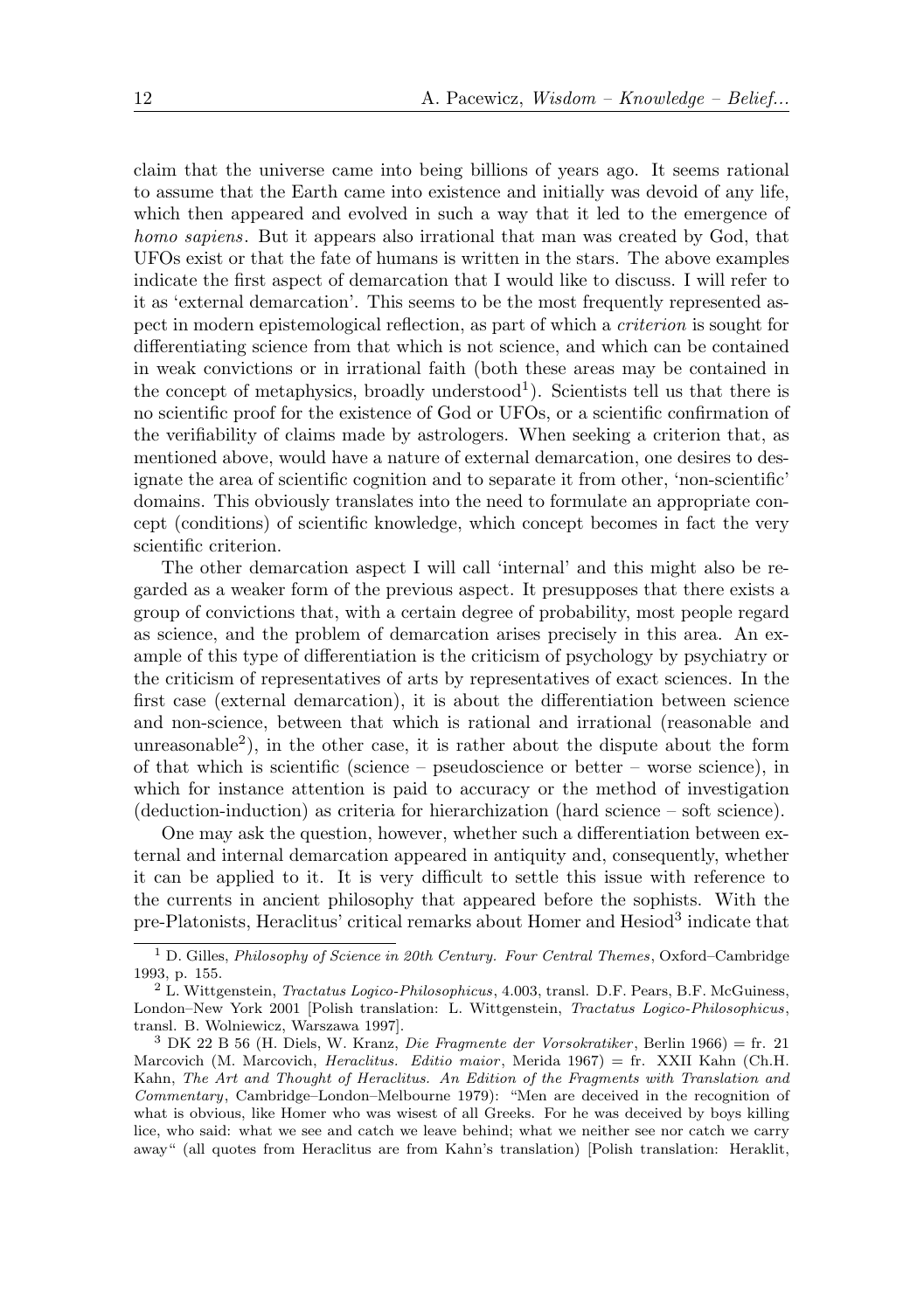the two poets, while possessing a certain knowledge about the sensorily cognizable reality, did not complement it with anything that could be called 'knowledge of the essence'. They failed to recognize that apart from that which can be accessed with the senses, there exists a reality in the form of Logos, which causes, among other things, that opposites can and do constitute a unity. In the case of Heraclitus', the statements about Pythagoras,<sup>4</sup> emphasis is put on the latter's enormous dedication to science (historia), which only resulted in the creation – on the basis of other people's reflections – of knowledge  $(sophia)$ , which combines many domains (polumatheia), and so knowledge referring to many truths. Such a multitude of truths ignores the uniqueness of logos and cannot be applied in order to become a sage-philosopher, and so as such constitutes bad art (kakotechnia). In all the three cases we can read the fragments in a context that is 'favourable' to Homer, Hesiod and Pythagoras, i.e. conclude that according to Heraclitus, they possess some knowledge, which is characterized above all by a certain multitude, because it refers to a multitude, but they failed to recognize the essence of reality – its ontic unity. Then we would have to do with an interpretation in which the Ephesian's fragments would talk about internal demarcation – within a broadly-understood knowledge. One can assume, however, that Heraclitus was much more critical in relation to the intellectual context that he found (and this is basically how his position is described in studies) and refused to designate the above-mentioned three authors as 'wise men'. Consequently, the fragments referred to above would present a thought about external demarcation. We have a similar situation in the case of the philosophy developed by Parmenides, who – as is universally known – differentiates between the way of truth and the way of opinion. The differentiation expressed in such a general way fulfils the demarcation function both in the external and internal aspects, and this is so because in the doksa area there appears a difference between the conviction of the poem's author and the convictions of other mortals. Thus, the juxtaposition knowledge-opinion, in which the author of the latter is Parmenides (or more generally – the poem's lyrical subject), indicates internal demarcation, while the same juxtaposition in which doksai are an expression of convictions of other thinkers has a nature of external demarcation, refusing to attribute any cognitive value to other convictions<sup>5</sup>.

Such attempts to demarcate, i.e., separate philosophy/science from other domains of intellectual activity, were challenged by the sophists. Above all, they pointed out at the common basis of human knowledge, which – according to them

Fragmenty: nowy przekład i komentarz, transl. K. Mrówka, Warszawa 2004]. DK 22 B 57 (= fr. 43 Marcovich = fr. XIX Kahn): "The teacher of most is Hesiod. It is him they know as knowing most, who did not recognize day and night: they are one."

<sup>&</sup>lt;sup>4</sup> DK 22 B 129 (= fr. 17 Marcovich = fr. XXV Kahn): "Pythagoras son of Mnesarchus pursued inquiry further than all other men and, choosing what he liked from these compositions, made a wisdom of his own: much learning, artful knavery".

<sup>5</sup> DK 28 B 8, 60–61: "I tell you all the likely arrangement in order that the wisdom of mortals may never oustrip you", translated by L. Tarán [*Parmenides. A Text with Translation*, and Critical Essays, Princeton 1965) [Polish translation: Parmenides, 'Fragmenty poematu o naturze', transl. M. Wesoły, Przegląd Filozoficzny – Nowa Seria 10 (2001), pp. 71–85].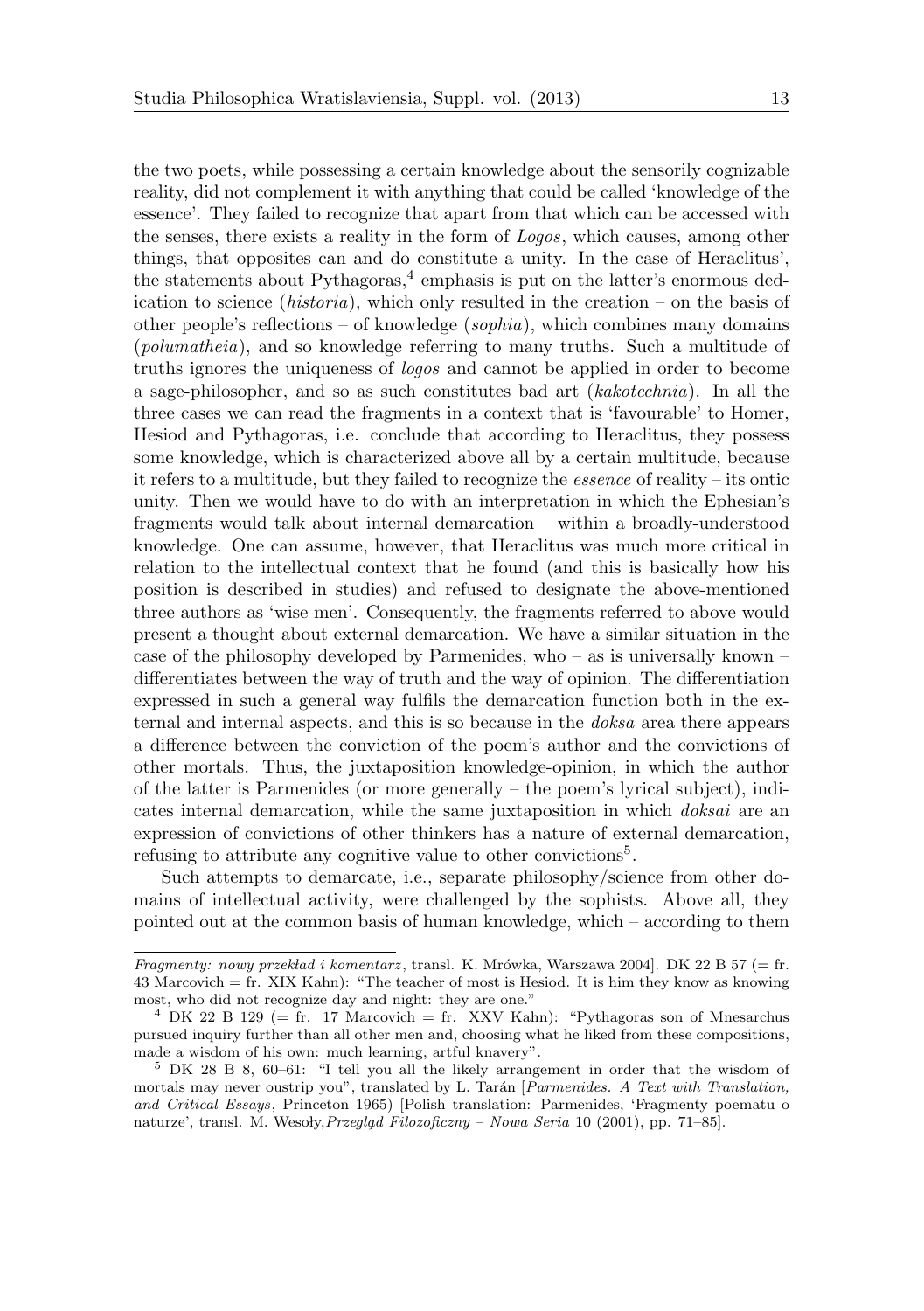– was sense perception.<sup>6</sup> This constitutes the criterion for the truthfulness of judgments and, being accessible to all people, does not allow for differentiating knowledge. The difference occurs within subjective human convictions originating from sense perception, but it is pre-arranged and relative in nature,<sup> $7$ </sup> as basically all human judgments can be designated as equipollent.<sup>8</sup> A differentiation that is in fact ostensible can only be made by appropriate argumentation in favour of a given opinion, which is not its justification in the sense of provision of an objective or absolute principle-reason, but rather a specification of a larger number or stronger reasons whose strength of influence would tip the balance towards one of them through subjective persuasion.

One may ask why our deliberations are to focus on the Phaedo, which in antiquity was classified as an ethical dialogue, which meant that the deliberations presented there were, according to the ancients, to have a practical application.<sup>9</sup> However, quite often in antiquity, it was looked upon as a dialogue about the soul,<sup>10</sup> whose essential activity has, above all, an intellectual dimension, although surely the ethical aspect cannot be regarded as less important.<sup>11</sup> Thus, one can assert that deliberations on demarcation, although they do not constitute the principal focus of the work, constitute a significant part of it. There is also another argument. I am not an adherent to the evolutionary or developmental interpretation of the thought of the founder of the Academy's,<sup>12</sup> but if one were to agree with the findings of the studies into relative chronology, the Phaedo is to have been created after Plato founded his own school of philosophy.<sup>13</sup> Thus, it can be assumed that in such a work one can find important deliberations on the issue of demarcation, because Plato might have desired to define his own field of examination and education, which, on the one hand, would attest to the Academy's originality and would differentiate it from other Athenian schools, and, on the other hand, would encourage potential students to enrol.<sup>14</sup>

<sup>6</sup> DK 80 B 7; DK 82 B 11a.

 $7$  A. Pacewicz, 'Relatywizacja dobra w filozofii sofistáw?', Przegląd Filozoficzny – Nowa Seria 14 (2005), pp. 7–22; S. Consigny, Gorgias. Sophist and Artist, Columbia 2001, p. 40. Sextus Empiricus (Adversus Mathematicos VII 48, 60, 65) counts Protagoras and Gorgias among philosophers who rejected the criterion for truth. This, however, should be understood as a rejection of the criterion for the absolute nature.

<sup>8</sup> DK 80 A 6a, A 20; V. Brochard, Les sceptiques grecs, Paris 1932, p. 16.

<sup>9</sup> Diogenes Laertius, Vitae philosophorum, III, 49–50.

<sup>&</sup>lt;sup>10</sup> Ibidem, III 58; Cicero, Tusculanae disputationes, I 11, 24; on the immortality of the soul see Gellius, Noctes Atticae, II 18.

<sup>11</sup> P. Stern (Socratic Rationalism and Political Philosophy. An Interpretation of Plato's "Phaedo", New York 1993, pp. 6–7) draws attention to the two-dimensionality of the dialogue in another aspect. He discerns in it a tension between the reference to another world that appears in the arguments for the immortality of the human soul and in the description of the land in which the soul resides after the body dies, and the situation in which Socrates finds himself – being in this world. The tension is equivalent to the disproportion of the two aspects of teaching present in the dialogue.

<sup>&</sup>lt;sup>12</sup> A. Pacewicz, O ewolucyjnym charakterze filozofii Platona, [in:] A. Pacewicz, A. Olejarczyk, J. Jaskóła (red.), Philosophiae Itinera. Studia i rozprawy ofiarowane Janinie Gajdzie-Krynickiej, Wrocław 2009, pp. 373-390.

<sup>&</sup>lt;sup>13</sup> W. Stróżewski, Wykłady o Platonie. Ontologia, Kraków 1992, p. 26

 $14$  W. Lutosławski (The Origin and Growth of Plato's Logic with an Account of Plato's Style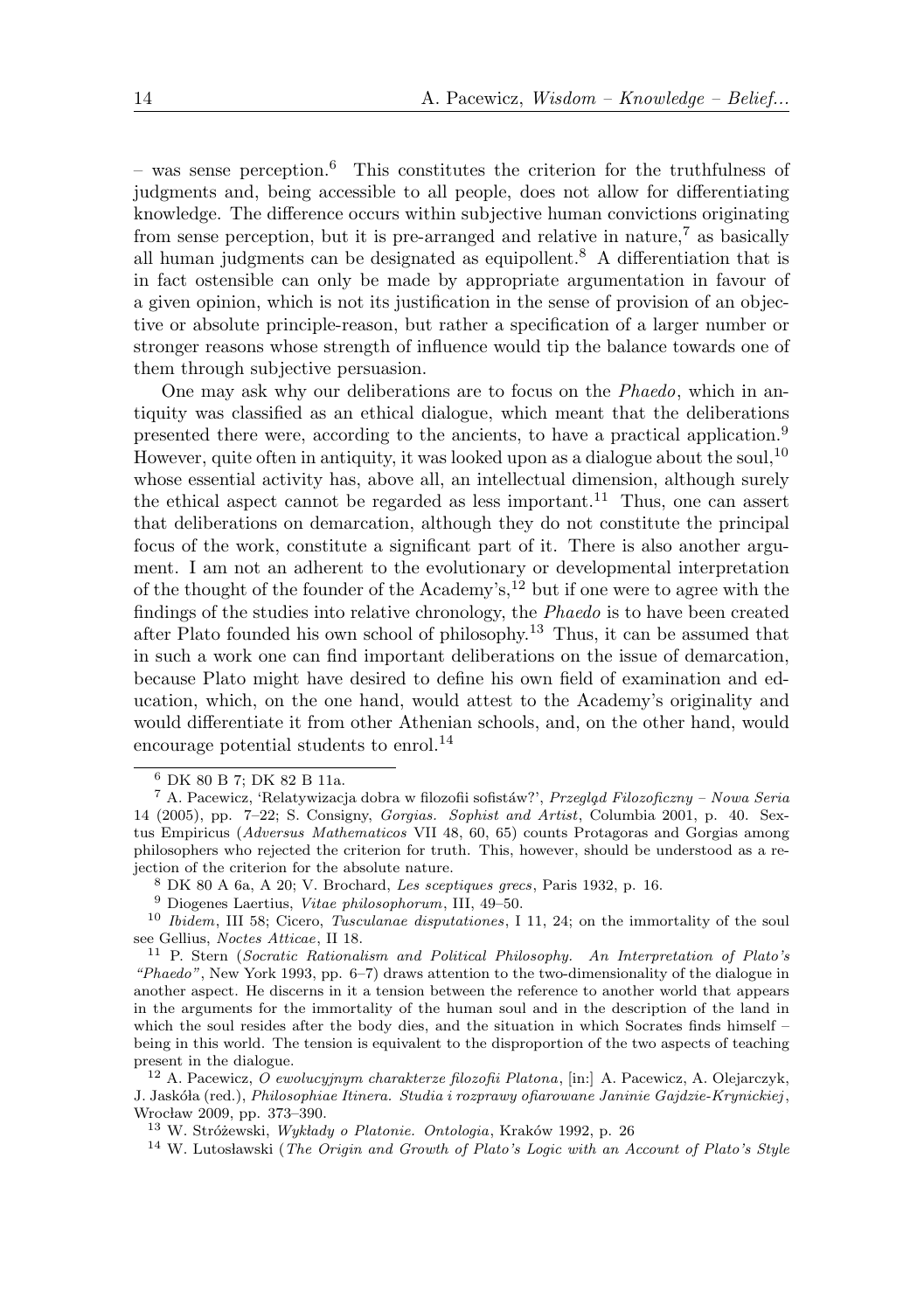The analyses to be done in this paper focuses on the following four terms: doksa, sophia, episteme and phronesis.

*Doksa* and the derivatives of  $doke\bar{o}^{15}$  are probably, in terms of range, the broadest epistemic term used by Plato in his dialogues. In the Phaedo, it principally seems to be a neutral notion, expressing a certain possibility, but receives a negative or positive connotation in a given context. Such a neutral expression becomes apparent for instance just before the first argument for the immortality of the soul. He formulates three conditions that are supposed to do away with the unbelief (apistia) that people have towards this issue. It should be demonstrated that: (1) the soul is after death, (2) it has some strength (dunamis), (3) it has  $phon\bar e s is. ^{16}$ 

Kebes wants to learn Socrates' opinion  $(doksa)^{17}$  about it, but the manner of the discourse is determined by Socrates/Plato as *diamuthologein*<sup>18</sup> with a limitation of the claim of truthfulness only to probability (*eite eikos houtos echei eite*  $m\bar{e}^{19}$ ).

In its negative connotation, doksa describes such an epistemic state that does not correspond to any state of things and, consequently, may or should be changed. This happens in the appearing threat about the suicide ban, as to which Socrates observes the possibility of holding the opinion (dokseien) that it is nonsensical  $(alogos).^{20}$ . Meanwhile, some justification for it can be found, although in this particular case it is some enigmatic *aporretoi logoi*,<sup>21</sup> according to which it is

<sup>17</sup> Ibidem, 70b 9.

and of the Chronology of His Writings, London–New York–Bombay 1897) discusses the Phaedo in the chapter Origin of the Theory of Ideas. One can also mention the opinion formulated by K. Dorter (Plato's "Phaedo": An Interpretation, Toronto–Buffalo–London 1982, p. 134) and J. Dalfen (Kenneth Dorter's Interpretation of the "Phaedo", [in:] C.L. Griswold (ed.), Platonic Writings/Platonic Readings, University Park 2002, p. 215) that one of the permanent issues present in Plato's dialogues is the problem of the limits of knowledge. R.K. Sprague interprets the Phaedo as a protreptic (Plato's "Phaedo" as Protreptic, [in:] S. Stern-Gillet, K. Corrigan (eds.), Reading Ancient Texts. Vol. I: Presocratics and Plato. Essays in Honour of Denis O'Brien, Leiden–Boston 2008, pp. 125–133).

<sup>&</sup>lt;sup>15</sup> It should be pointed out that in ancient Greek there are at least two philosophically important groups of notions with a similar, if not the same, meaning. The first one comprises the verb doke $\bar{o}$ , the adjective doksastikos and the nouns doksa, doksis, dokema, doksasia, doksasma, while the other – the verb *oiomai*, the adjective *oiētikos* and the nouns *oiēsis*, *oiēma*. To date it has not been examined whether the groups differ in meaning or whether they can be used as synonyms. Studies into the term *doksa* concentrate primarily on the late dialogues; cf. for instance J. Sprüte, Der Begriff der Doxa in der platonischen Philosophie, Göttingen 1962; E. Tielsch, Die Platonischen Versionen der griechischen Doxalehre. Ein hilosophisches Lexicon mit Kommentar, Meisenheim am Glan 1970.

 $16$  Plato, *Phaedo*, 70b 2–4.

<sup>&</sup>lt;sup>18</sup> Apart from the *Phaedo*, the verb is to be found in *Apology of Socrates* (39e 5), where Socrates uses it to explain and evaluate what happened on the day of the defence. As is known, the explanation also contains two hypotheses regarding what happens to humans after death. On the other hand, in the Laws (632e 3–5), it indicates a certain alleviation of the discipline (strictness) of the dispute, in this case – on virtues.

 $19$  Plato, *Phaedo*, 70b 6–7.

<sup>20</sup> Ibidem, 61b 1–2.

<sup>&</sup>lt;sup>21</sup> Ibidem, 62b 3. K. Dorter (Plato's "Phaedo"..., p. 19) identifies their sources as Orphic, while M. Miles ('Plato on Suicide (*Phaedo* 60c–63c)', *Phoenix* 55 (2001), p. 244) talks about the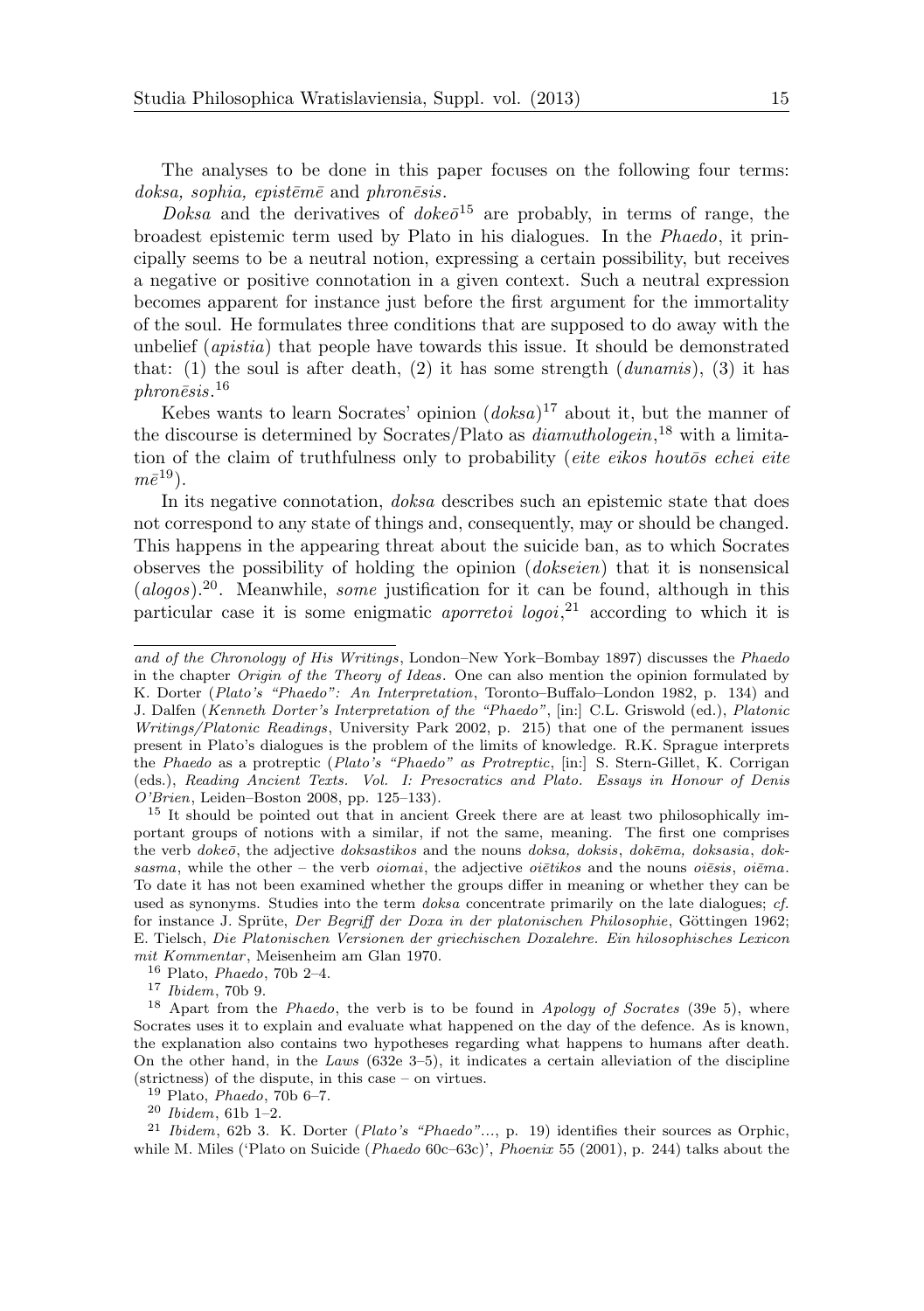against the law (divine law – ou [...] the miton),<sup>22</sup> i.e. it is not pious (ou hosion).<sup>23</sup> This is also how the reference by Socrates/Plato and Simmias to the figure of Evenus can be interpreted.<sup>24</sup> Simmias asked by Xanthippe's husband whether Evenus is a philosopher, answers that he is convinved about it  $(dokei).^{25}$  Within the context of the discussion on the sense of the philosopher's dying and the concept of philosophy presented in the Phaedo, this conviction of Simmias should change, as Simmias himself admits that Evenus is not inclined  $(hek\bar{o}n)$  to follow Socrates' solutions and advice. Doksa is treated similarly in the case of the bodysoul relation, which relation may have an appropriate or an inappropriate nature. The other form consists in making the soul similar to or even in equating it with the body. This is because the body has at its disposal stimuli in the form of pleasure and pain ( $h\bar{e}$  *don* $\bar{e}$  *kai lup* $\bar{e}$ ), which are so strong that they may make the soul to be convinced *(doksadzousa)* that what the body is saying is true. Equation at the level of convictions  $(homodoksein)^{26}$  has consequences in making similar in terms of action (homotropos) and in terms of eating (homotrophos), i.e. – generally speaking – ceases to be a pure being.<sup>27</sup> Conviction proper, however, treats this issue entirely the other way round  $-$  a (full) truthfulness is connected with that which is divine and what is *adoksaston*.<sup>28</sup> Possession of *doksa* in the negative sense is also reserved for those who are deprived of upbringing  $(apaideutos).^{29}$  Such a person does not deliberate, but disputes  $(amphisbetein)$ , does not use  $phron\bar{e}sis$ . but his only goal is to win a dispute (*philonikos*) and to convince the public.<sup>30</sup>

A positive connotation of the term doksa appears when there is a reference to the genuine philosophizing ( $qn\bar{e}si\bar{o}s$  philosophoi) (or those who are orthos philo-

Pythagorean tradition. Taking into account the emphasis on the role of piety and divine law in Plato's Apology of Socrates (30c 9–d 1), the Socratean tradition may be added or one may say that this was Plato's own idea.

 $22$  Plato, *Phaedo*, 61c 10.

<sup>23</sup> Ibidem, 62a 6.

<sup>24</sup> W. Nestle (Vom Mythos zum Logos, die Selbstentfaltung des griechischen Denkens von Homer bis auf die Sophistik und Sokrates, Stuttgart 1975, p. 420) thinks Evenus is a sophist, and so does C. Rowe ('Contre Platon: Philosophie et littérature dans le Phédon', [in:] M. Dixsaut (ed.), Contre Platon. vol. II: Le Platonisme renversé, Paris 1995, p. 278) interprets the mention of Evenus as a philosopher as irony, which is regarded as groundless by T. Ebert (Platon, *Phaidon*, T. Ebert (Übers. & Komm.), Göttingen 2004, p. 113).

 $25$  Plato, *Phaedo*, 61c 6-7.

<sup>&</sup>lt;sup>26</sup> The significance and strength of such an equation is attested by several other fragments of Corpus Platonicum. In the Republic (433c 6), homodoksia of those in power is one of the elements considered when evaluating polis and a characteristic of a prudent human soul, i.e. a soul in which two inferior soul powers are subordinated to the supreme power (*ibidem*, 442c 10–d 3). In the Statesman (310e), one of the tasks of the royal art is not to allow the separation of prudent characters (sōphrona) from brave characters (andreioi), but to bind them with, among other things, similar opinions (homodoksiai,doksai).

 $27$  Plato, *Phaedo*, 84d 4–e 3.

<sup>28</sup> Ibidem, 84a 8.

<sup>29</sup> The lack of upbringing is also connected with the above-mentioned impurity, which can be seen in Plato's Sophist  $(320d 6-e 3)$ , which results from a failure to succumb to the elenctic procedure. In the Timaios (86e 1–2), the lack of upbringing food (apaideutos trophe) is directly identified as the reason for becoming a bad person.

<sup>30</sup> Plato, Phaedo, 91a.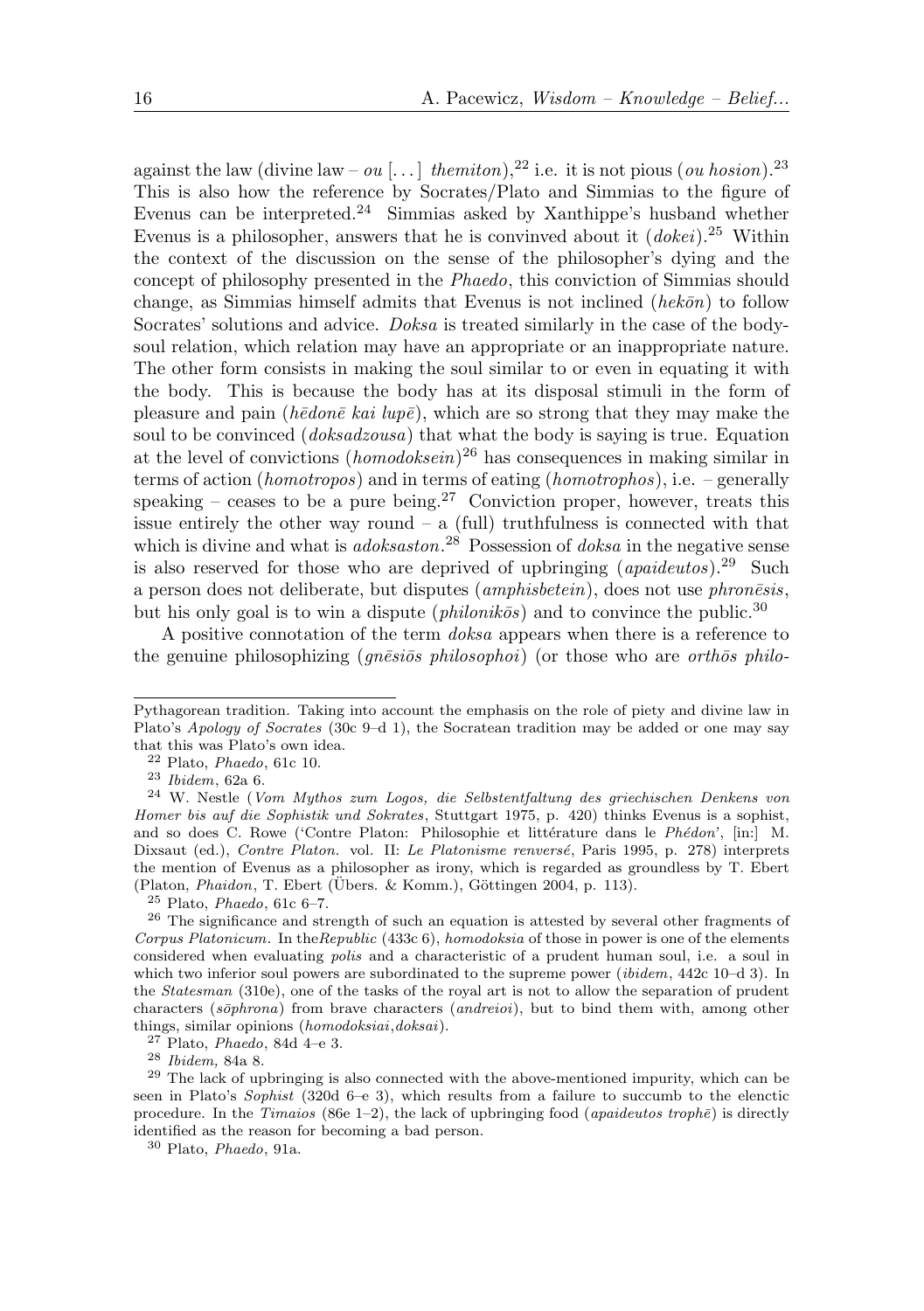$mathes^{31}$ ). In a rhetorically very well thought out disquisition,  $32$  there is presented a conviction which such people necessarily should present, which talks about equating the body with evil, and the soul with that which is good, about attaining the truth only after separating with the body.<sup>33</sup> The really philosophizing (the really loving phron $\bar{e}$ sis) are convinced that phron $\bar{e}$ sis will only be achieved in Hades.<sup>34</sup>

At last one can mention two more characteristics which may be attributed to convictions and being convinced. The first characteristic is variability, which can be noticed in the disquisition devoted to misology, and which is not really about conviction, but about the subject condition of being convinced. According to Socrates, sometimes man happens to believe  $(pisteus\bar{e}i)^{35}$  some true logos, but because of the lack of the art of argumentation (techne peri tous logous), over time one can become convinced  $(doks\bar{e}i)$  that it is false, regardless of whether it is indeed so.<sup>36</sup> Such a perspective is certainly connected with the above introduced division into two aspects of conviction that can now be at least partly equated with the truthfulness and untruthfulness of doksa. The other characteristic is a certain gradeability of conviction. Socrates/Plato does not exclusively care about being convinced about something – such a goal motivates those only interested in winning disputes. The objective is to have a conviction in the highest degree (*malista* dokein) that one has something somewhat. The way to increase the degree of conviction is reasoning (logidzesthai) of a hypothetical nature: if X happens to be true then it is a beautiful/good conviction, and if not – then one stays ignorant  $(anoia)$ , which in turn is evil.<sup>37</sup>

Originally, the term *sophia* was used to refer to poets, clairvoyants – generally to those who disclose knowledge that is inaccessible to mortals and cannot be disclosed in any other way. Its subject matter is not technology as such, but gods, humans, society. Wise men *(sophistes)* include Homer and Hesiod, musicians, pre-sophist philosophers – some of whom, e.g. Xenophanes and Heraclitus, equate sophia with are  $te^{38}$  – and heroes of stories – Prometheus or Odysseus.<sup>39</sup> In Plato's

 $31$  In the Republic (376b 8–c 2; 581b 9), a science lover is equated with a wisdom lover, who desires the truth from the earliest years (ibidem, 485d 3–4), by nature insistently aspires to being (to on), to encompass its nature (phusis) by becoming such as what is really real (to on ont $\bar{c}s$ ), and does not stop at individual beings, which are the subject of beliefs (ibidem, 490a 8–b 7).

 $32$  T. Ebert (*Phaidon*, p. 140) talks about a peculiar *confessio Pythagorica*, and as a parallel, quotes a fragment from Archytas, which is cited in Cicero's Cato the Elder On Old Age.

 $33$  Plato, Phaedo, 66b–67b.

<sup>34</sup> Ibidem, 68a–b.

<sup>&</sup>lt;sup>35</sup> This perspective shows a difference between the *Phaedo* and the *Republic*. In the latter dialogue, in the famous metaphor of the divided line (Republic 509d–511e), although belief constitutes a type of conviction, it does not relate to the sphere of logos, but the objects of the sensory world.

 $36$  Plato, *Phaedo*, 90b 4–d 7.

<sup>37</sup> Ibidem, 90d 9–91b 3.

 $38$  DK 21 B 2; DK 22 B 112 (= fr. 23f Marcovich = fr. XXXII Kahn). S.D. Sullivan, *Psycho*logical and Ethical Ideas: What Early Greeks Says, Leiden–New York–Köln 1995, pp. 170–171; cf . C.J. Vamvacas, The Founders of Western Thought – The Presocratics. A Diachronic Parallelism between Presocratic Thought and Philosophy and the Natural Science, Dordrecht 2009, p. 115; P. Hadot, Czym jest filozofia starożytna?, tłum. P. Domański, Warszawa 1992, pp. 42–47 [English translation: What is Ancient Philosophy, transl. P. Chase, Harvard 2002].

 $39\degree$  G.B. Kerferd, The Sophistic Movement, p. 24.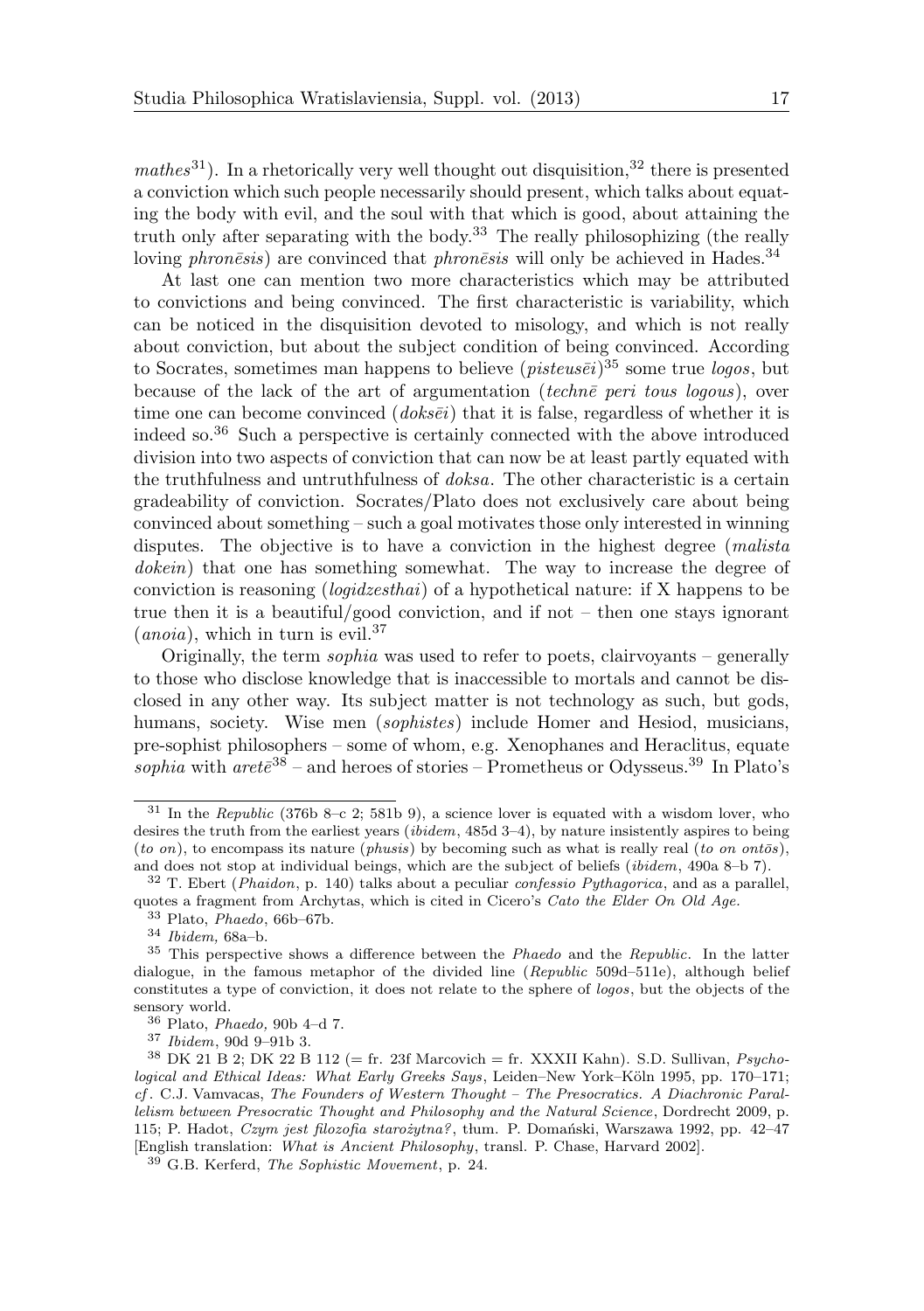dialogue Phaedo, it only appears on its own twice, but nearly 40 times in the compound philosophia. However, these two meanings appear to have a considerable significance for the issue in question.

It occurs for the first time in the fragment presenting the intellectual path of Socrates/Plato, who admits that when he was young, he desired wisdom referred to as *historia peri phuseos*.<sup>40</sup> The reason for his desire was the knowledge (*eidenai*) about the causes (aitiai) that were supposed to be answers to the questions why (dia ti) every individual thing came into existence, perished and was. The scope of that knowledge, as is known, was not limited to learning the rules, but other issues were also considered within it. Socrates provides their examples, e.g. the coming into being of living creatures or epistemological issues (perception, thinking). In the explanation of *peri phuse*  $\bar{\delta}$  there appears a position that may be described as physicalistic, and which tends to present relations between individual beings in the quantitative aspect. However, from the perspective of the issue of demarcation, the most important of Socrates'/Plato's confessions is the one that after he started such deliberations he became convinced that by nature he was incapable (aphues) of conducting them, because they led him to scepticism (he ceased to know what he had thought he knew  $|\bar{\text{o}}\text{im}\bar{\text{e}}\text{in}\text{e}\text{in}\text{a}\text{in}|$ ). As is known, even the recognition by Anaxagoras of the proper cause of everything, i.e. the mind, did not help, because apart from indicating the cause, the philosopher of Clazomenae did not use it in explaining all spheres and aspects of reality. Socrates/Plato regarded the absence of valuation deliberations and criteria on the basis of which those might appear as a major deficiency. In my opinion, this is an attempt at resolving the issue of demarcation; the question is whether in the external or internal aspect. I believe that *historia peri phuse* $\bar{o}s$ , in which all data are based on the senses and in which physicalistic explanation predominates, is excluded from the scope of knowledge. If such philosophizing encompassed the axiological aspects and assumptions resulting not only from sense perception, this would be knowledge *sensu stricto* – a true philosophy of nature. According to Socrates/Plato, this does not apply, however, to the concepts that arose before his deliberations.<sup>41</sup>

For the second time the term sophia appears in the deliberations on the concept of hypotheses.<sup>42</sup> As is known, Sokrates/Plato, discouraged by deliberations like peri phuse $\bar{\sigma}s$  historia, began the so-called 'second flowing' (deuteros plous),  $^{43}$ which is to consist in presenting the truth of beings (aletheia ton onton), with

 $40$  Plato, *Phaedo*, 96a–99d.

<sup>&</sup>lt;sup>41</sup> R. Bolton (Plato's Discovery of Metaphysics. The New Methodos of the "Phaedo", [in:] J. Gentzler (ed.), Method in Ancient Philosophy, Oxford 1998, pp. 91–111) argues that Socrates rejects outright the possibility of physics existing as a science, because the only possible science is metaphysics; cf . H. Wagner, Platos "Phaedo" und der Beginn der Metaphysik als Wissenschaft ("Phaedo" 99d–107b), [in:] F. Kaulbach, J. Ritter (hrsg.), Kritik und Metaphysik. Studien. Heinz Heimsoeth zum achtzigsten Geburstag, Berlin 1966, pp. 363–382.

<sup>42</sup> Plato, Phaedo, 99d.

<sup>&</sup>lt;sup>43</sup> For more on this cf. e.g. D.L. Ross, 'The *deuteros plous*, Simmias' Speech, and Socrates' Answer to Cebes', Hermes 110 (1982), pp. 19–25; S.M. Tempesta, Sul significato di deutros plous nel "Fedone" di Platone, [in:] M. Bonazzi, F. Trabattoni (cur.), Platone e la tradizione platonica. Studi di filosofia antica, Milano 2003, pp. 89–125.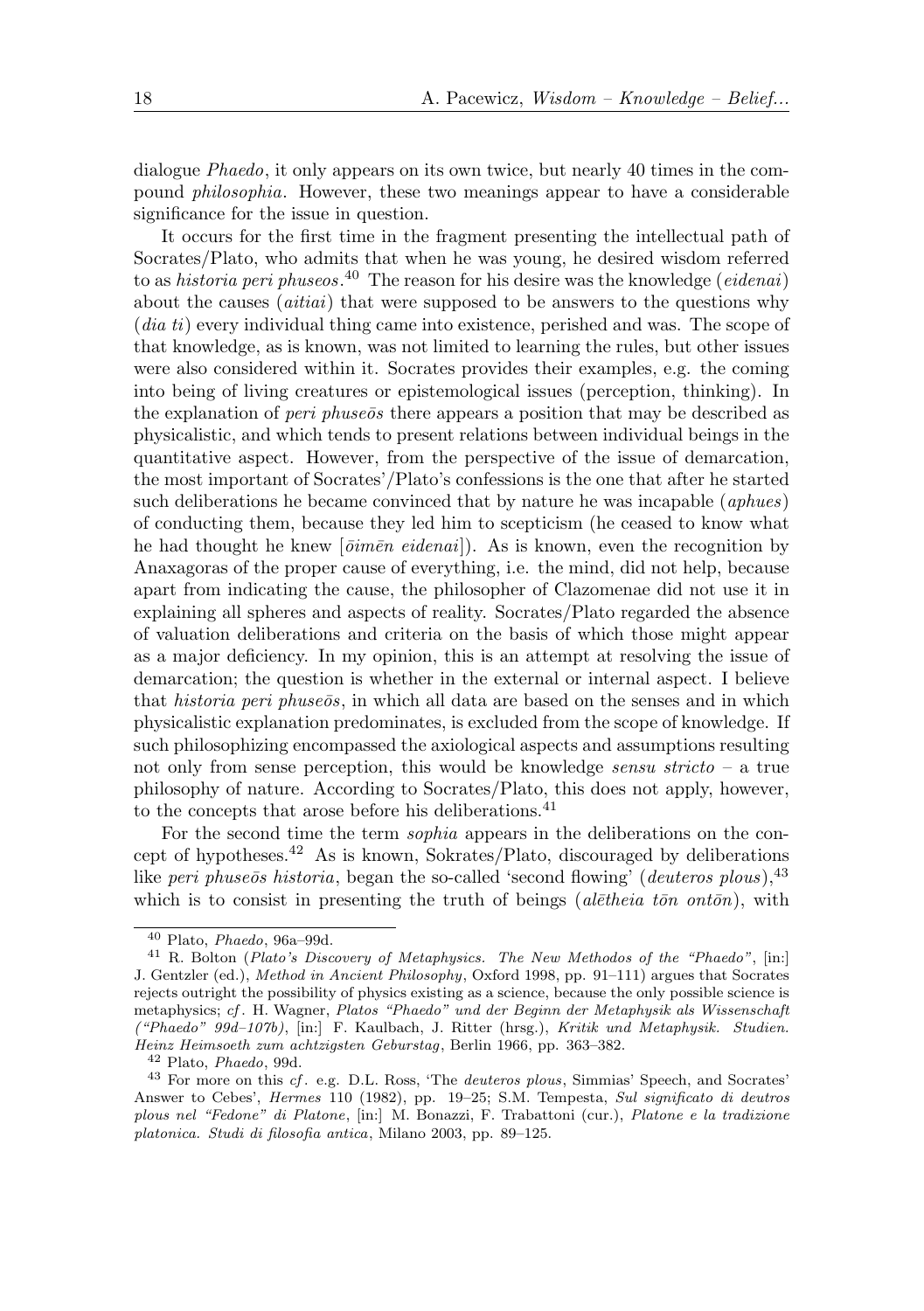the use of arguments  $(logoi)^{44}$  This is how he found his own method, which – generally speaking – consists in:

1) assuming logos regarding a problem which is the strongest and recognizing something as to which one is convinced that it agrees with such logos (sumphonein) as true, and that which does not agree – as untrue;  $45$ 

2) checking whether the theorems resulting from such a hypothesis mutually agree or disagree:  $46$ 

3) in order to substantiate such a hypothesis later, another one, which is higher  $(an\bar{o}then)$  and the best  $(beltist\bar{e})$  is proposed, and so on, until there is obtained a hypothesis that is the most general and sufficient  $(hikanos)^{47}$  for substantiating all the other ones.<sup>48</sup>

At the same time, Socrates/Plato warns against dialectic consideration of the very principle-hypothesis together with its consequences. This procedure is not followed by antilogicians, and this is because of their own wisdom; however, it should be complied with by philosophers.<sup>49</sup> Such a behaviour of antilogicians is justified by their views on things and *logos.* Earlier,<sup>50</sup> Socrates demonstrated that according to antilogicians there is nothing logical or certain in either sphere (ouden hugies oude bebaion), because everything is subject to constant change. Thus, for the second time, we have the issue of demarcation expressed – this time, between antilogic and philosophy; the question arises, however, whether in the external or internal aspect. Of key importance to the resolution of this issue is – in my opinion – the designation by the Phaedo's author of the ontological-andgnoseological concept which lies at the base of antilogicians' intellectual position, with the term  $atechn\bar{o}s$ , i.e. 'against art'. I believe that the designation indicates external demarcation, ruling out antilogical wisdom from the sphere of knowledge. This happens not only because of the ontological position referred to above, but probably also because they use the juxtaposition truth-falsehood, however treating

<sup>44</sup> Socrates adds the reservation that a study of beings in logoi does not consist more in studying them in images than in action ( $erga$ ). In this case, most probably we do not have to do with a traditional juxtaposition of theory and practice, but action refers to the operation of the senses; cf . P. Thanassas, 'Logos and Forms in Phaedo 96a–102a', Bochumer Philosophisches Jahrbuch für Antike und Mittelalter 8 (2003), p. 9.

<sup>45</sup> Plato, Phaedo, 100a 3–7.

<sup>46</sup> Ibidem, 101d 3–5.

<sup>&</sup>lt;sup>47</sup> Obviously, the question might arise whether objectively or subjectively, especially in the context of the later mention of the method of hypotheses (Phaedo, 107b): "You are not only right to say this, Simmias, Socrates said, but our first hypotheses require clearer examination, even though we find them convincing. An if you analyze them adequately, you will, I think, follow the argument as far as a man can and if conclusion is clear, you will look no further" (translated by G.M.A. Grube, [in:] Plato, Complete Works, J.M. Cooper (ed.), Indianapolis–Cambridge 1997). It seems that the (inter)subjective aspect of sufficiency is emphasized here. For more on the method of hypotheses in the Phaedo cf . e.g. J.T. Bedu-Addo, 'The Role of the Hypothetical Method in the Phaedo', Phronesis 24 (1979), pp. 111–132; Y. Kanayama, 'The Methodology of the Second Voyage and the Proof of the Soul's Indestructibility in Plato's Phaedo', Oxford Studies in Ancient Philosophy 18 (2000), pp. 41–100.

 $^{48}$  Plato, *Phaedo*, 101d 6–e 1.

<sup>49</sup> Ibidem, 101d–e.

<sup>50</sup> Ibidem, 90b–c.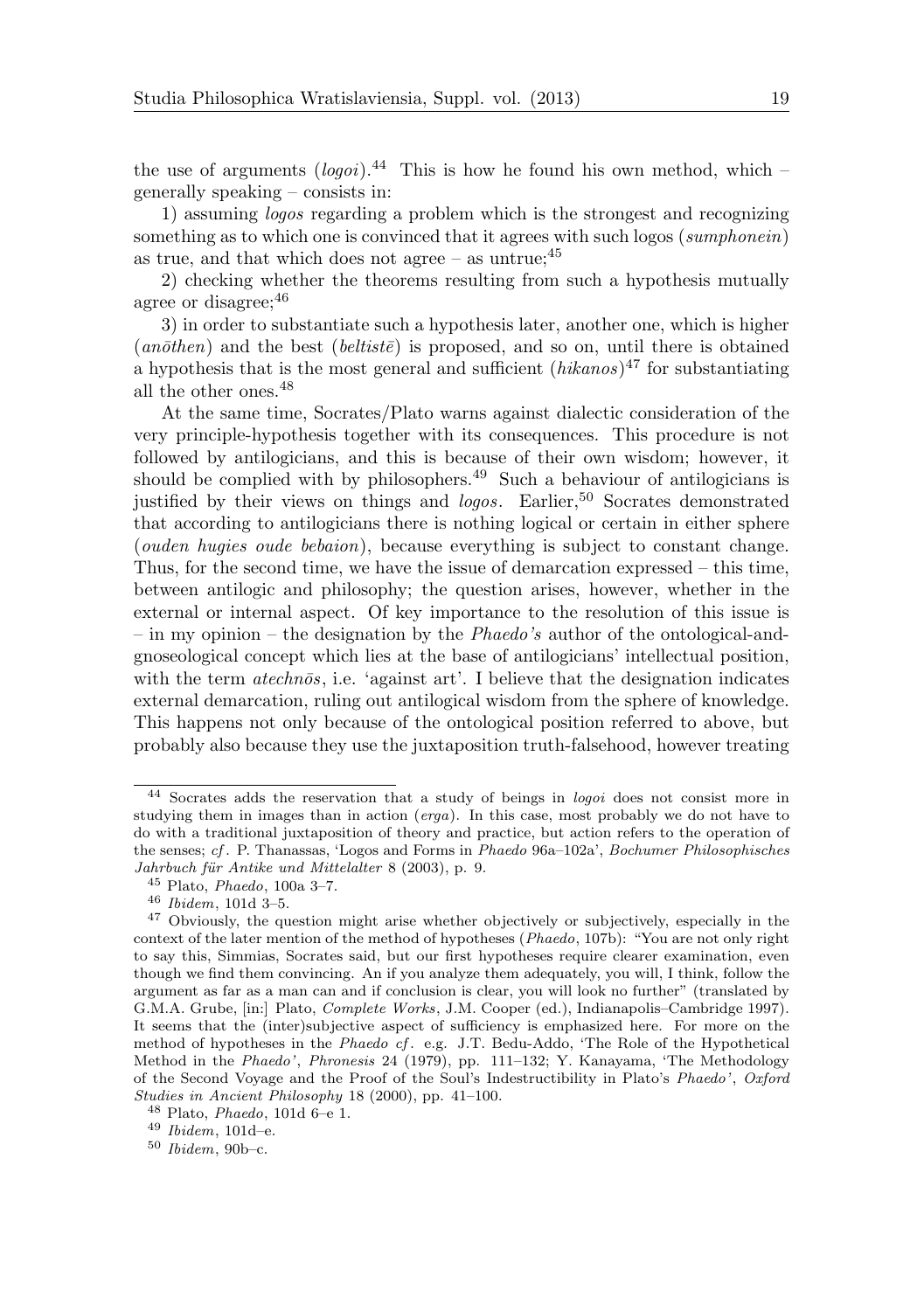these notions interchangeably – the same can be true in one case and false in another case.<sup>51</sup> This does not mean, however, that antilogic must be entirely devoid of values, because although Plato "has a low opinion of antilogic as a style of philosophical debate, he does not suppose that its practice establishes that its practitioner is therefore a sophist. It is not in itself dishonest or directed to deceive".<sup>52</sup>

As indicated by the above deliberations, both considerations of peri phuseos type and antilogical deliberations are excluded from the scope of wisdom or knowledge. It remains to be examined what falls within the scope of the term  $epist\bar{e}m\bar{e}$ .

For the first time, the term appears in the Phaedo when the argument from anamnesis is presented.<sup>53</sup> Knowledge together with *orthos logos* are located (*enou*sa) in man, thanks to which man can answer properly asked questions (e.g. about geometrical figures<sup>54</sup>). Thus, knowledge is created by reminding and as such can be equated with reminding. Generally speaking, Socrates'/Plato's deliberations enable us to determine that such knowledge is internally differentiated and the criterion for the differentiation may constitute the object to which the knowledge relates ('a different knowledge about man and about a lyre'), and/or time (a reminder means perception of something earlier). The scopes of different domains of knowledge can be independent (man-lyre) or co-dependent on one another (Simmias-drawn Simmias). Sense perception is not a source of knowledge, because together with it only recognition  $(gn\bar{o}sis)$  is created, and Socrates/Plato regards the general object (e.g. man, equality) as the proper object of knowledge; such general object can be compared with a sensory object and also reveal some deficiency in the latter.

However, it seems that apart from this type of knowledge, some other, inferior type of knowledge is allowed to exist, if one assumes that apart from a reminder sensu stricto, there is also anamnesis sensu largo. This is how one can interpret at least one example given in the Phaedo, which is said not to meet the requirements imposed on a correctly proceeding anamnetic process.<sup>55</sup> It is about Simmias' reminder from his image. In this case, there occurs at a certain time interval first a sensory recognition of the sensory characteristics whose combination is referred to as 'Simmias', and then the recognition of a similar combination of characteristics reproduced in the image. Because even then the similarity has no character of identity, and so in perception one notices the difference between that which is perceived and that which is reminded (the difference between the image and the painted object). As a result of the other recognition there occurs a reminder,

 $51$  It is interesting that *pseud* $\bar{e}s$  appears in the *Phaedo* only once (90b 8).

<sup>52</sup> G.B. Kerferd, The Sophistic Movement, Cambridge 1981, p. 61.

<sup>53</sup> Plato, Phaedo, 73a–d.

<sup>54</sup> It is in the area of geometry that the concept of anamnesis is presented in Plato's Meno (80d–86c); for more on this cf. e.g. R.E. Allen, 'Anamnesis in Plato's Meno and Phaedo', Review of Metaphysics 13 (1959–1960), pp. 165–174; S.-I. Lee, Anamnesis im "Menon" Platons Uberlegungen zu Möglichkeit und Methode eines den Ideen gemaßen Wissenerwerbes, Frankfut am Main–Berlin–Bern–Bruxelles–New York–Oxford–Wien 2001.

<sup>55</sup> J.L. Ackrill, Anamnesis in the "Phaedo": Remarks on 73c–75c, [in:] J.L. Ackrill, Essays on Plato and Aristotle, Oxford 1997, p. 22.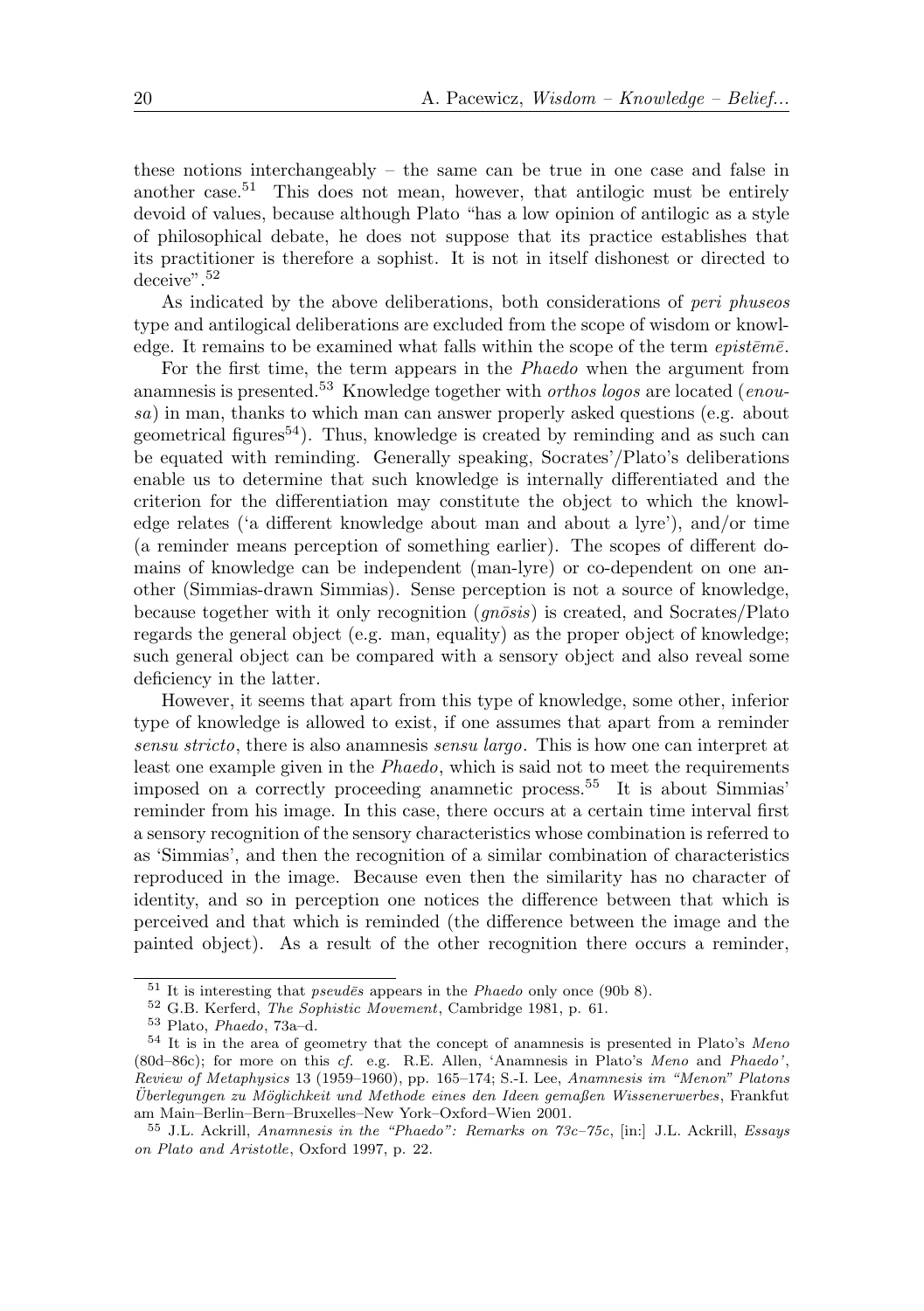which according to the general postulate has the nature of knowledge, although it does not meet the condition of anamnesis sensu stricto, i.e. the falling within another scope of knowledge (heteron ennoësë hou më hë autë epistëmë all' allë<sup>56</sup>). Perhaps this type of knowledge includes for instance the ability to give poison to those sentenced to death (Socrates refers to that who is to give him poison as  $epi$ stemon<sup>57</sup>). Another condition imposed on knowledge, namely its substantiation  $(loqon\ domain)$ ,<sup>58</sup> would apply to both types of knowledge, and obviously such substantiation will be of an entirely different character. In the case of anamnesis sensu stricto, the substantiation consists in the existence in the soul/memory of general concepts that are to be present in it all the time, and were forgotten upon incarnation and have to be brought back from oblivion. In the case of anamnesis sensu largo, however, the substantiation only consists in a number of earlier recognitions of the objects of sense perceptions and in an 'external' similarity between the object and the reproduction. If the above analysis is correct, then we have to do with internal demarcation, according to which knowledge is divided into that which is based on the general and that which is based on sensory experience.

With the knowledge of the first type the last concept I would like to consider, is connected. The concept is *phronesis*. It is usually translated as 'wisdom'<sup>59</sup> or 'thinking'.<sup>60</sup> Before the Phaedo, it seems to function above all as a concept from the realm of ethics, which has not become well grounded in the ontological concept. It consists in knowing that which is good and which drives man's actions in such a way that he achieves happiness. This is obstructed by mistaken convictions, which should be overcome by using the elenctic approach.<sup>61</sup> In the *Phaedo*, its slightly different status is clearly seen. On the one hand, it is present in the soul in the form of general concepts, which is proved by an argument from anamnesis,  $62$ and, on the other hand, already after another incarnation, the soul has to acquire – or rather recover – it together with the truth, which it does by such activities as *dianoesthai* or *logismos*.<sup>63</sup> Full recovery is only possible if the soul is entirely separated from the corporeal factor – then the soul itself encompasses in thought that among beings which is in itself (*hoti an noësëi autë kath*' hautën auto kath' hauto tōn ontōn). $64$ 

<sup>56</sup> Plato, Phaedo, 73c 8.

<sup>57</sup> Ibidem, 117a.

<sup>58</sup> Ibidem, 76d.

<sup>&</sup>lt;sup>59</sup> So e.g. R. Legutko (Platon, *Fedon*, Kraków 1995) and G.M.A. Grube (Plato, *Phaedo*, [in:] Plato, Complete Works).

 $60$  Platon, Phédon, trad. L. Robin, [in:] Platon, Ouvres complètes, t. IV 1, Paris 1965. W. Witwicki (Platon, Fedon, [in:] Platon, Dialogi, Warszawa 1993) translates phronēsis as poznanie, while T. Ebert (Platon, Phaidon) as Einsicht.

 $61$  B. Rosenstock, From Counter-Rhetoric to Askesis: How the "Phaedo" Rewrites the "Gorgias", [in:] B.D. Schildgen (ed.), The Rhetoric Canon, Detroit 1997, p. 85.

<sup>62</sup> Plato, Phaedo, 76c.

<sup>63</sup> Ibidem, 65e 6–66a 8.

<sup>64</sup> Ibidem, 83b 1–2.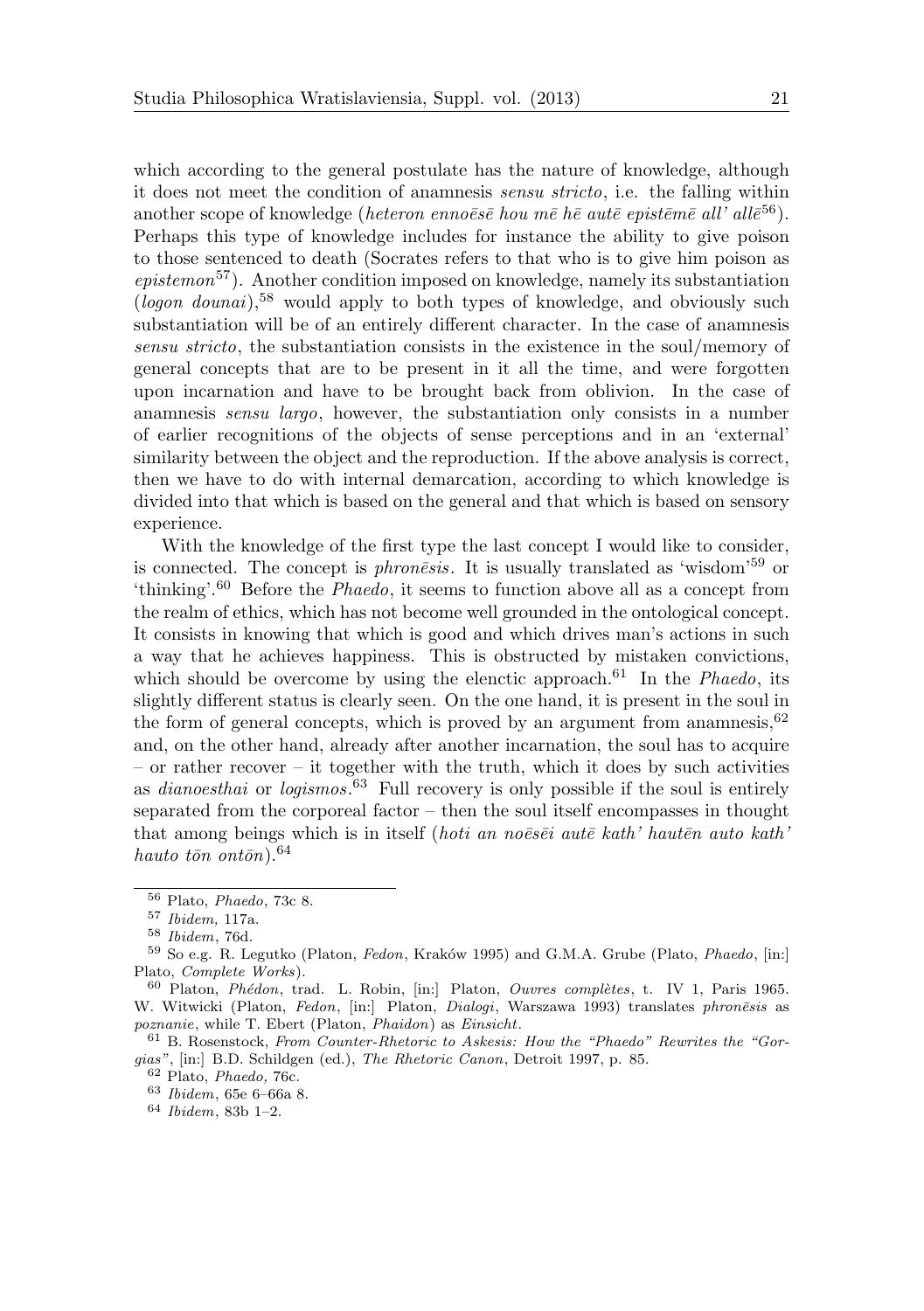Another aspect of *phronesis* noticeable in the *Phaedo* is its ethical dimension. It comes to the fore above all in the monetary exchange metaphor.<sup>65</sup> It is the very  $phone\bar{s}is$  that is the right means/measure (*orthos nomisma*) of a rightly made change (orthē allagē) aimed at achieving virtue (aretē). As a means/measure, it becomes a criterion in obtaining or realizing (buying) or giving, in the realizing in somebody else (selling) of individual true virtues ( $al\bar{e}th\bar{e}s$  aret $\bar{e}$ ): valour, moderation, justice. Within the context of the above-mentioned deliberations concerning the way of conduct of antilogicians (although in the very dialogue they are mentioned later), it seems important that *phronesis* constitutes a criterion external in relation to obtained or given virtues, because if somebody wants to realize a virtue without having such an external measure at their disposal, and only possessing an immanent criterion, he cannot justify rationally why he for instance prefers a given fit of passion to another one or a fit of passion with a higher intensity to another one with a lower intensity. And even if such a person seems to practise one of virtues thanks to their conduct, such conduct and such a virtue have a nature of a certain fiction  $(skiagraphia)^{66}$  – something slavish, unhealthy and untrue. Plato recognizes then that there are two types of virtues, and the virtues of nonphilosophers do not really deserve the denomination, as they are not substantiated in *phronesis*. What is more, they do not meet another important condition that is imposed on the virtues and the very  $phon\bar{e}s$  – namely, the being of that which purifies (katharsis, katharmos).

In the Phaedo there also comes to the fore the peculiar attitude that is present in man when he becomes a philosopher, and which will be so strongly emphasized in the Symposium. It is about a philosopher as a lover, although not a lover of wisdom (sophia), because such wisdom has turned out not to be it, but a lover of (erastes) phronesis. A lover is above all aware that he will fully achieve the object of his love only after he dies.<sup>67</sup>

I would venture a thesis that *phronesis* perceived as a certain type of wisdom replaces – in Plato's philosophical construction – the traditional sophia, both as regards the theoretical aspect and the practical-and-moral aspect. As such, it is the objective of human cognitive aspirations, and together with  $epist\bar{e}m\bar{e}$ sensu stricto it constitutes the gnoseological postulate, according to which there exists knowledge/wisdom, although it is not fully achievable during our intellectual activity as long as we are alive. Perhaps it is the best hypothesis because of which other hypotheses are worth considering, e.g. that whether the soul is immortal.

<sup>65</sup> Ibidem, 89a 6–89e 5. The fragment with the metaphor of the exchanging has been subject to numerous interpretations, the older ones of which are presented e.g. by J.V. Luce ('A Discussion of Phaedo 69a 6–c 2', Classical Quarterly 38 (1944), pp. 60–64; cf. also R. Weiss, 'The Right Exchange: Phaedo 69a 6–c 3', Ancient Philosophy 7 (1987), pp. 57–66; R. Legutko, Komentarz , [w:] Platon, Fedon, pp. 83–85; T. Ebert, Kommentar, [in:] Platon, Phaidon, pp. 148–149.

 $66$  Skiagraphia refers to the chiaroscuro or perspective method of painting, which is associated with the metaphoric meaning of 'illusion'. In this last meaning, it also occurs in the Republic (skiagraphia aretes – 365c 4; skiagraphia epithemene goeteias – 602d 2), while already in the Theaetetus it reflects a certain distance, thanks to which we can see something more clearly (208e 7–10).

<sup>67</sup> Plato, Phaedo, 66e 2–4; 67e 6–68a 3.